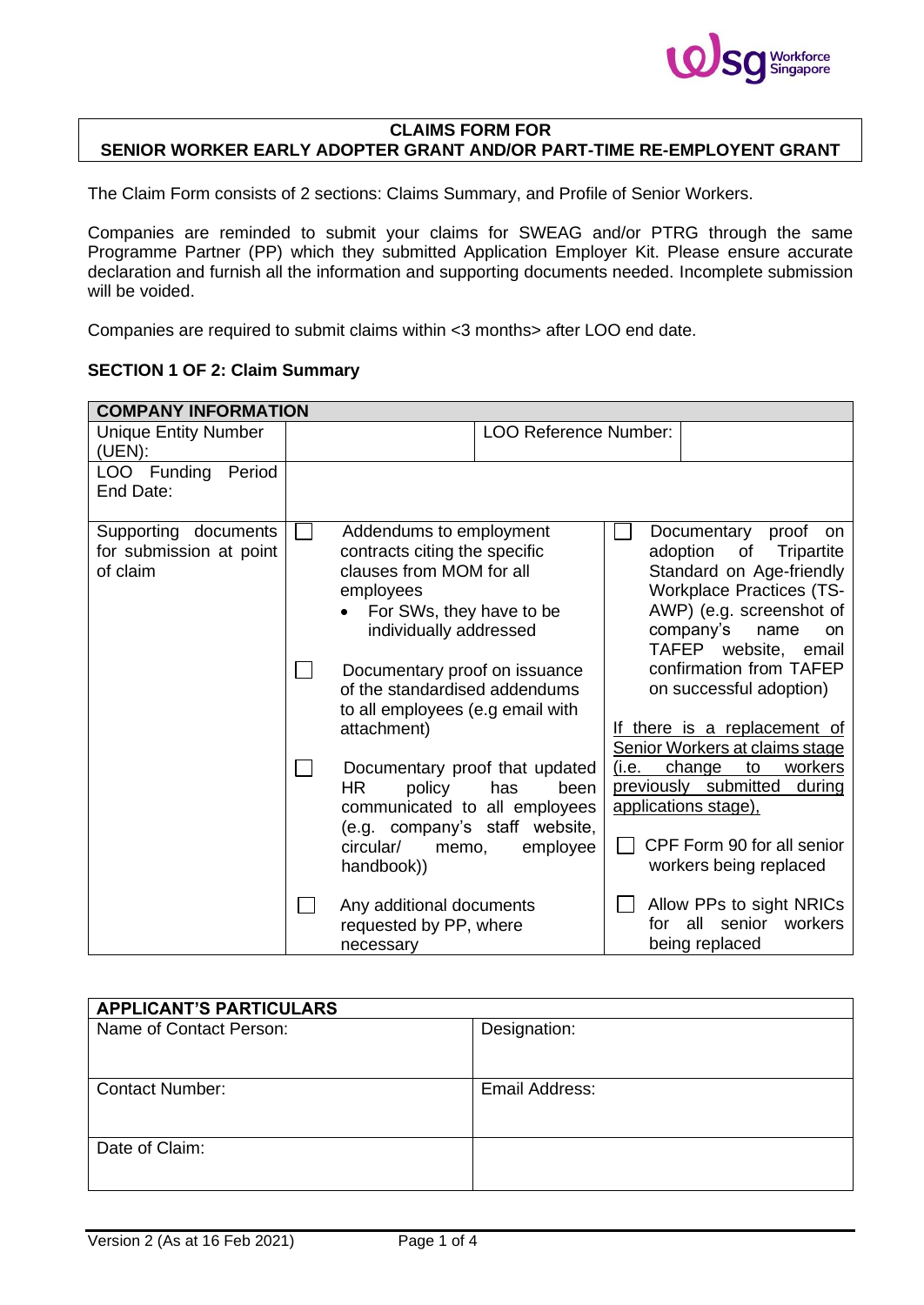

## **SECTION 2 OF 2: Profile of Senior Workers Aged 60 and above**

| $\overline{\mathbf{s}}$<br>N | <b>Name</b><br>(As in NRIC) | <b>NRIC No</b> | Date of Birth<br>(DD/MM/YY) | SC/<br><b>SPR</b> | <b>Highest</b><br>Qualification<br><b>Attained</b><br><b>Below PSLE</b><br>a)                                                                                 | <b>Designation</b><br><b>Gross monthly</b><br>/Job role<br>salary - please<br>choose one of the<br>following:                            |  | To benefit from<br><b>RA/REA by</b> |      |      | To<br>benefit<br>from<br>Part- | <b>Please</b><br>indicate<br>which are the<br>replaced and                                        |
|------------------------------|-----------------------------|----------------|-----------------------------|-------------------|---------------------------------------------------------------------------------------------------------------------------------------------------------------|------------------------------------------------------------------------------------------------------------------------------------------|--|-------------------------------------|------|------|--------------------------------|---------------------------------------------------------------------------------------------------|
|                              |                             |                |                             |                   | <b>PSLE</b><br>$\mathbf{b}$<br>"O" Level<br>c)<br>"A" Level<br>$\mathsf{d}$<br>Diploma<br>e)<br><b>Degree</b><br>f)<br><b>Post Grad</b><br>g)<br>h) Doctorate | a) $$0 - $1500$<br>b) \$1501 - \$1900<br>\$1901 - \$3000<br>$\mathbf{c}$<br>\$3001 - \$4500<br>$\mathsf{d}$<br>\$4500 and<br>e)<br>above |  | 1yr                                 | 2yrs | 3yrs | time re-<br>employ<br>ment     | new<br>employee(s),<br>if the employee<br>claimed is<br>different from<br>previously<br>submitted |
| $\mathbf{1}$                 |                             |                |                             |                   |                                                                                                                                                               |                                                                                                                                          |  |                                     |      |      |                                |                                                                                                   |
| $\overline{2}$               |                             |                |                             |                   |                                                                                                                                                               |                                                                                                                                          |  |                                     |      |      |                                |                                                                                                   |
| 3                            |                             |                |                             |                   |                                                                                                                                                               |                                                                                                                                          |  |                                     |      |      |                                |                                                                                                   |
| $\overline{4}$               |                             |                |                             |                   |                                                                                                                                                               |                                                                                                                                          |  |                                     |      |      |                                |                                                                                                   |
| $\overline{5}$               |                             |                |                             |                   |                                                                                                                                                               |                                                                                                                                          |  |                                     |      |      |                                |                                                                                                   |
| $\,6\,$                      |                             |                |                             |                   |                                                                                                                                                               |                                                                                                                                          |  |                                     |      |      |                                |                                                                                                   |
| $\overline{7}$               |                             |                |                             |                   |                                                                                                                                                               |                                                                                                                                          |  |                                     |      |      |                                |                                                                                                   |
| 8                            |                             |                |                             |                   |                                                                                                                                                               |                                                                                                                                          |  |                                     |      |      |                                |                                                                                                   |
| $\overline{9}$               |                             |                |                             |                   |                                                                                                                                                               |                                                                                                                                          |  |                                     |      |      |                                |                                                                                                   |
| 10                           |                             |                |                             |                   |                                                                                                                                                               |                                                                                                                                          |  |                                     |      |      |                                |                                                                                                   |
| 11                           |                             |                |                             |                   |                                                                                                                                                               |                                                                                                                                          |  |                                     |      |      |                                |                                                                                                   |
| 12                           |                             |                |                             |                   |                                                                                                                                                               |                                                                                                                                          |  |                                     |      |      |                                |                                                                                                   |
| 13                           |                             |                |                             |                   |                                                                                                                                                               |                                                                                                                                          |  |                                     |      |      |                                |                                                                                                   |
| 14                           |                             |                |                             |                   |                                                                                                                                                               |                                                                                                                                          |  |                                     |      |      |                                |                                                                                                   |
| 15                           |                             |                |                             |                   |                                                                                                                                                               |                                                                                                                                          |  |                                     |      |      |                                |                                                                                                   |
| 16                           |                             |                |                             |                   |                                                                                                                                                               |                                                                                                                                          |  |                                     |      |      |                                |                                                                                                   |
| $\overline{17}$              |                             |                |                             |                   |                                                                                                                                                               |                                                                                                                                          |  |                                     |      |      |                                |                                                                                                   |
| $\overline{18}$              |                             |                |                             |                   |                                                                                                                                                               |                                                                                                                                          |  |                                     |      |      |                                |                                                                                                   |

Version 2 (As at 16 Feb 2021) Page 2 of 4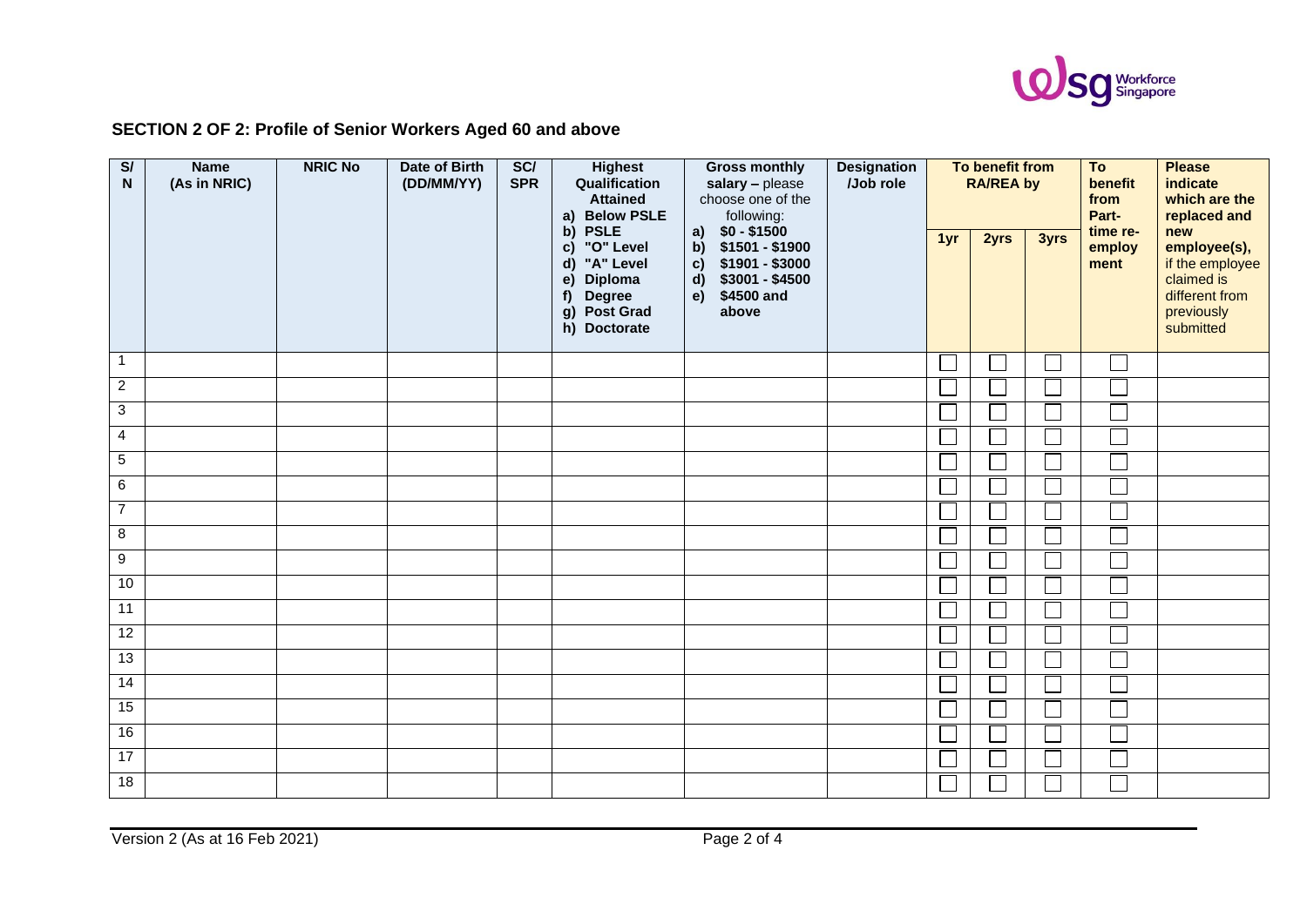

| 19              |  |  |  |                             |        |                             |                          |  |
|-----------------|--|--|--|-----------------------------|--------|-----------------------------|--------------------------|--|
| 20              |  |  |  |                             |        |                             | J.                       |  |
| 21              |  |  |  |                             |        |                             | Ξ                        |  |
| $\overline{22}$ |  |  |  | $\overline{\phantom{a}}$    |        | ப                           | $\overline{\phantom{a}}$ |  |
| $\overline{23}$ |  |  |  | $\Box$                      |        | $\Box$                      | $\Box$                   |  |
| 24              |  |  |  | └                           |        | $\overline{\phantom{a}}$    | $\overline{\phantom{a}}$ |  |
| 25              |  |  |  | $\Box$                      |        |                             | $\Box$                   |  |
| $26\,$          |  |  |  | $\Box$                      |        | $\Box$                      |                          |  |
| 27              |  |  |  | $\Box$                      |        | $\mathcal{L}_{\mathcal{A}}$ | Ξ                        |  |
| 28              |  |  |  | $\Box$                      |        | $\overline{\phantom{a}}$    |                          |  |
| 29              |  |  |  | $\overline{\phantom{a}}$    |        |                             |                          |  |
| 30              |  |  |  | $\Box$                      |        | $\sim$                      | Ξ                        |  |
| 31              |  |  |  | $\Box$                      |        |                             |                          |  |
| 32              |  |  |  | └                           |        |                             | Ξ                        |  |
| 33              |  |  |  | $\Box$                      |        |                             |                          |  |
| $\overline{34}$ |  |  |  | $\Box$                      |        | $\Box$                      | Г                        |  |
| 35              |  |  |  | $\overline{\phantom{a}}$    |        |                             |                          |  |
| 36              |  |  |  | $\Box$                      |        |                             | ロ                        |  |
| 37              |  |  |  | $\Box$                      |        |                             | Г                        |  |
| 38              |  |  |  | $\Box$                      |        |                             | Ξ                        |  |
| 39              |  |  |  | $\mathcal{L}_{\mathcal{A}}$ |        |                             | Ξ                        |  |
| 40              |  |  |  | $\Box$                      |        | $\mathcal{L}$               |                          |  |
| 41              |  |  |  | $\mathcal{L}_{\mathcal{A}}$ |        |                             | Ξ                        |  |
| 42              |  |  |  | $\mathcal{L}_{\mathcal{A}}$ |        | $\mathcal{L}$               | Ξ                        |  |
| 43              |  |  |  | $\Box$                      |        |                             | i<br>Li                  |  |
| 44              |  |  |  | $\Box$                      | $\sim$ | $\Box$                      |                          |  |
| 45              |  |  |  | $\Box$                      |        |                             |                          |  |